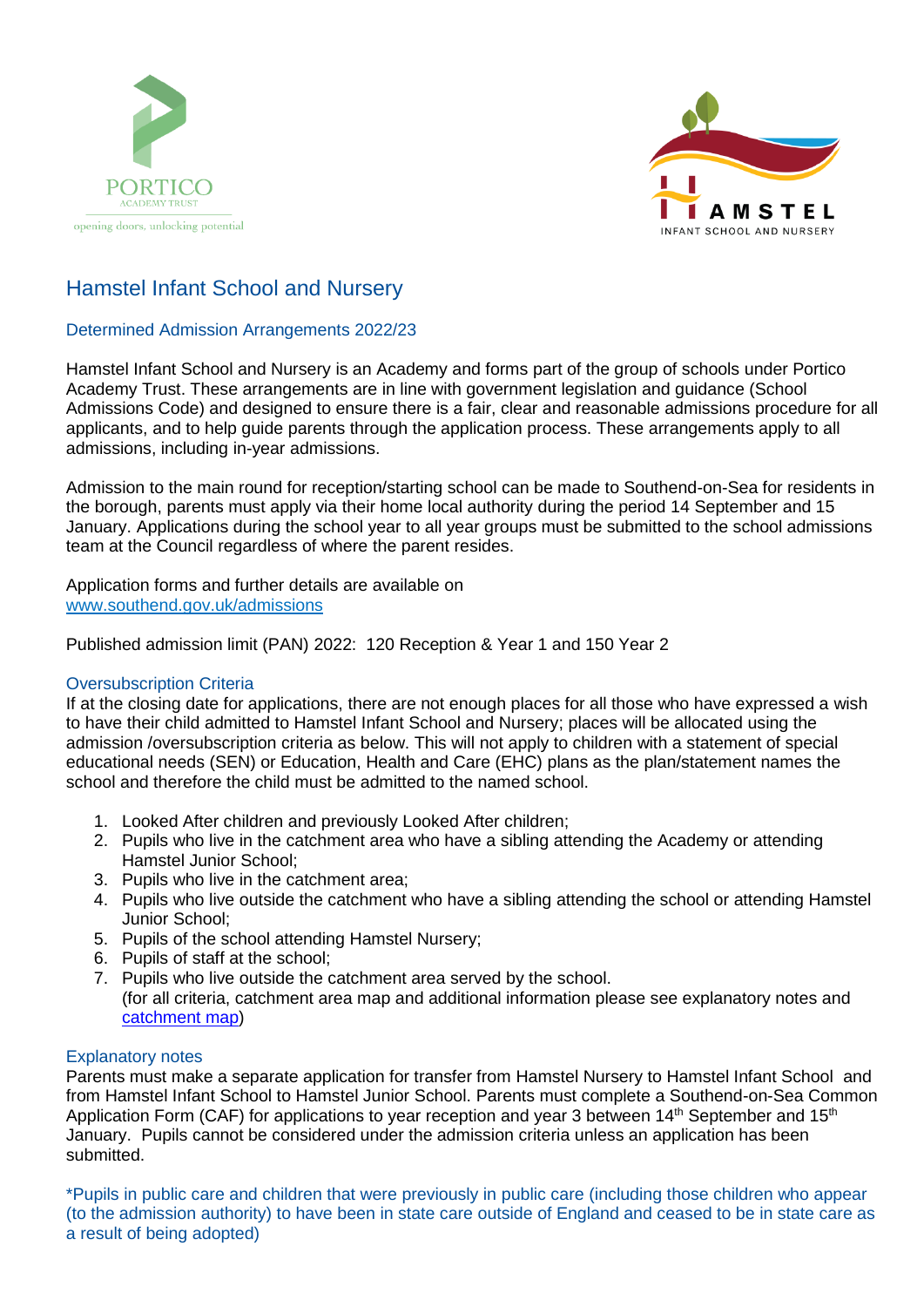A 'looked after child' is a child who is (a) in the care of a local authority, or (b) being provided with accommodation by a local authority in the exercise of their social services functions (see the definition in Section 22(1) of the Children Act 1989) at the time of making an application to a school.

A child is regarded as having been in state care outside of England if they were in the care of or were accommodated by a public authority, a religious organisation, or any other provider of care whose sole or main purpose is to benefit society.

This includes children who were adopted under the Adoption Act 1976 (see Section 12 adoption orders) and children who were adopted under the Adoption and Children Act 2002 (see Section 46 adoption orders).

Child arrangements orders are defined in Section 8 of the Children Act 1989, as amended by Section 12 of the Children and Families Act 2014. Child arrangements orders replace residence orders and any residence order in force prior to 22 April 2014 is deemed to be a child arrangements order.

Refer to section 14A of the Children Act 1989 which defines a 'special Guardianship order' as an order appointing one or more individuals to be a child's special guardian (or special guardians).

### Pupils with Education, Health and Care Plans

An Education, Health and Care Plan is a plan made by the local authority under Section 37 of the Children and Families Act 2014 specifying the special education, health and social care provision required for that child. All children whose statement of special educational needs (SEND) or Education, Health and Care (EHC) plan names the school must be admitted. Children with a statement or a plan will follow a different process for admission. Further information can be found on [Special Educational Needs and Disabilities \(SEND\)](https://www.southend.gov.uk/children-disabilities/special-educational-needs)

#### [Local Offer](https://livewellsouthend.com/kb5/southendonsea/directory/localoffer.page?localofferchannel=0)

### Pupils of staff of the school

Children will be ranked in this admission criteria if they are children of staff at the school under the following circumstances: -

- where the member of teaching staff (including, staff that are at the school in positions, such as: Senior Leadership Team/level, Head of Year Group, Head of Department, Office Manager or SENCo) that has been employed at the school for two or more years at the time at which the application for admission to the school is made, and/or
- the member of staff is recruited to fill a vacant post for which there is a demonstrable specialist skill shortage and
- are the children of the member of staff , living permanently with the member of staff at the same address. The member of staff must be working at the school at the time of application and expected to continue with their employment at the school during the application and allocation process.

#### **Distance**

In the case of over subscription in any one category "straight line" distance will be used to measure the distance between the pupil's home and the nearest pupil entrance to the school. Distances will be measured using the Local Authority's computerised measuring system. The pupils living closest will be given priority. If the pupil's home is a flat the distance will be measured to the main external entrance to the building.

#### Tie-Break

To be used to decide between two applications that cannot otherwise be separated: If the same distance is shared by more than one pupil, and only one place is available, the place will be awarded on the basis of a computerised random allocation process (supervised by someone independent of the Council / governing body). In the case where the last child offered is a twin or sibling of a multiple birth sibling both/all children will be offered and the sibling will be an 'excepted pupil'.

#### Distance where parents have separated

The distance is measured the same for all applications. Only one application can be received. The LA should not have the details of both parents or know of the marital status of the parents. If more than one application is received from parents, applications will be placed on hold until such time that:

- an application is made that both parents agree to; or
- written agreement is provided from both parents; or
- a court order is obtained confirming which parent's application takes precedence'.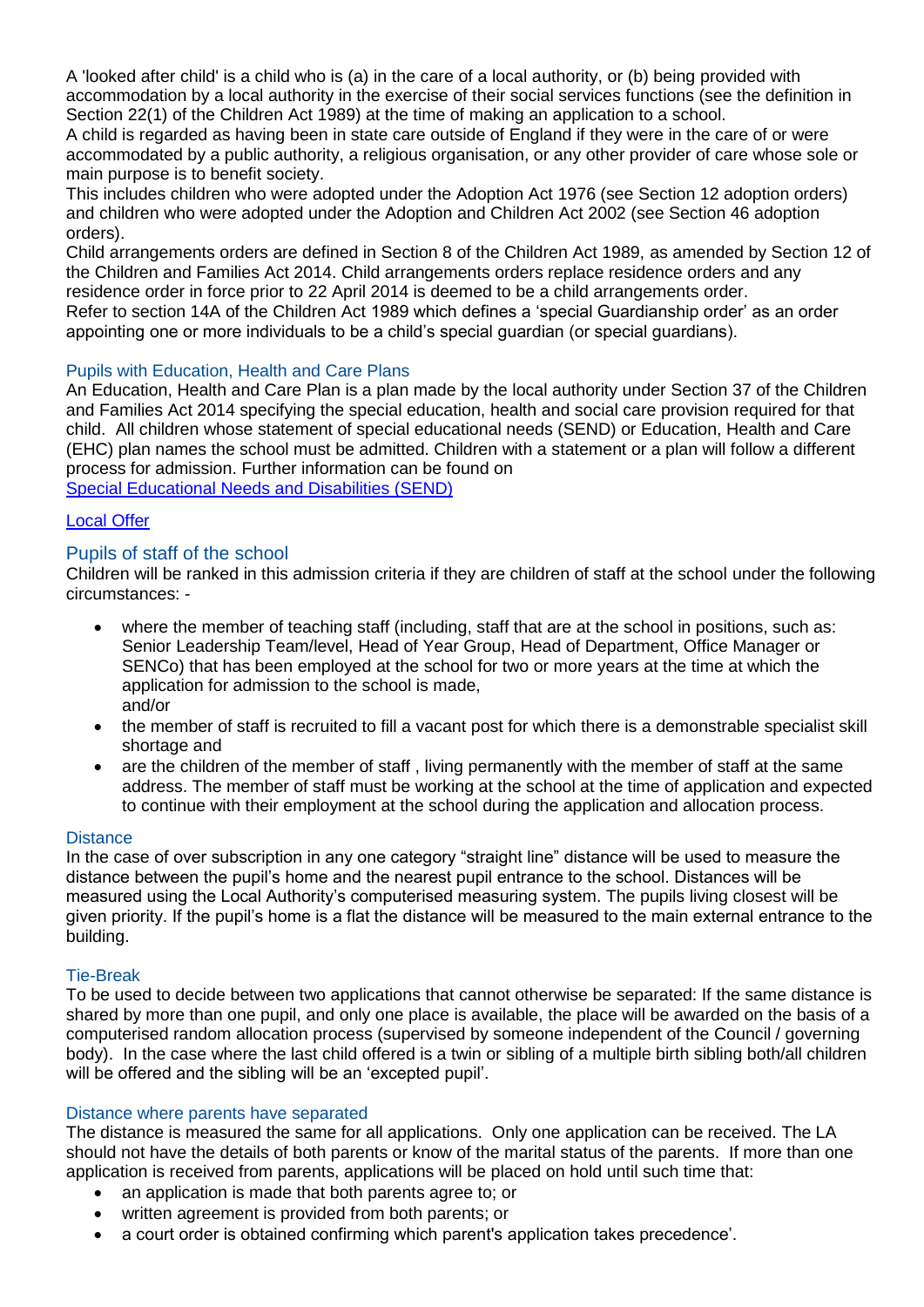Details on address checks and which address is relevant are also provided in the admission booklet. In all cases the child's normal place of residence is applicable for the purposes of the application.

#### **Siblings**

Siblings are considered to be a brother or sister, half-brother or half-sister, step-brother or step-sister, adopted brother or sister, living at the same address, who attends the school at the time of application with a reasonable expectation that he or she will still be attending at the time of the proposed admission. In the exceptional situation where one twin or one or two triplets are refused a place, in order to keep family members together and in line with the School Admissions Code 2014, the additional pupil(s) will be admitted even if this results in the admission limit for the year group being exceeded.

#### Waiting lists

Children's names will automatically be on the waiting list for schools that are higher on the rank list and for which they do not receive an offer (for years Reception and year 3). Waiting lists for all year groups for the school are closed at the end of each school year. A new application must be submitted to be able to join a waiting list for a next academic year – applications only acceptable from the summer term of the preceding year (eg. From May for the Sept academic year).

#### Over and Under Age Applications

Parents may seek a place for their child outside of their normal age group, for example, if the child is gifted and talented or has experienced problems such as ill health. In addition, the parents of a summer born child may choose not to send that child to school until the September following their fifth birthday and may request that they are admitted out of their normal age group–to reception rather than year 1. Applications for over or under age applications in-year are handled in line with the School Admissions Code 2014, 2.17 (a & b).

Such requests for Schools in Southend-on-Sea are directly to the school and the school advises the LA of their decision. Requests for year 6 must have been submitted by the parent and considered by the admission authority before the closing date for applications to year 7, i.e. 31st October of any given year. Admission authorities must make decisions based on the circumstances of each case and in the best interests of the child concerned.

When informing a parent of their decision on the year group the child should be admitted to, the admission authority must set out clearly the reasons for their decision. (2.17a School Admissions Code 2014)

In circumstances where a child transfers from another school already 'outside of normal age group', the school and the LA will support any over or under age application where the above has been met and the LA is satisfied that the child should continue to be educated out of normal age group.

Parent can not apply for admission to a different year group on account the year group has a vacancy and the normal age group does not have a vacancy

#### Admission of children below compulsory school age and deferred entry to school.

Most children start school on a full time basis, however parents can request that their child attends part time until reaching compulsory school age (the term after their 5th birthday). Once parents receive an offer and accept a place for their child during the normal admission round, they can ask to defer the admission until later in the same academic year. Schools must accommodate these requests where it appears to be in the best interest of the child. Parents wishing their child to attend part time must discuss this with the headteacher of their allocated school. The approved deferment means that the place is held open and is not offered to another child and the parents must take up the place full time by the start of the Summer Term in April. Part-time agreements should include core teaching.

In the case of children born prematurely or the late summer months parents may request admission outside the normal age group so that their child starts school the September after their 5th birthday. Such requests for Schools in Southend-on-Sea are directly to the school and the school advises the parent of their decision. Parents must notify the LA and provide any letters relating to this matter.

Parents submitting a request for admission outside the normal age group must also complete the Single application Form during the main admission round, 14th September – 15th January for the 'usual age group for their child'.

#### Pupils of the Nursery

Children will be ranked in this admission category if they are on roll in Hamstel Nursery which is part of the school during the year before admission for Year Reception. In regard to the main round children must be part of Hamstel Nursery before the application closing date of 15<sup>th</sup> January of any given year. This is to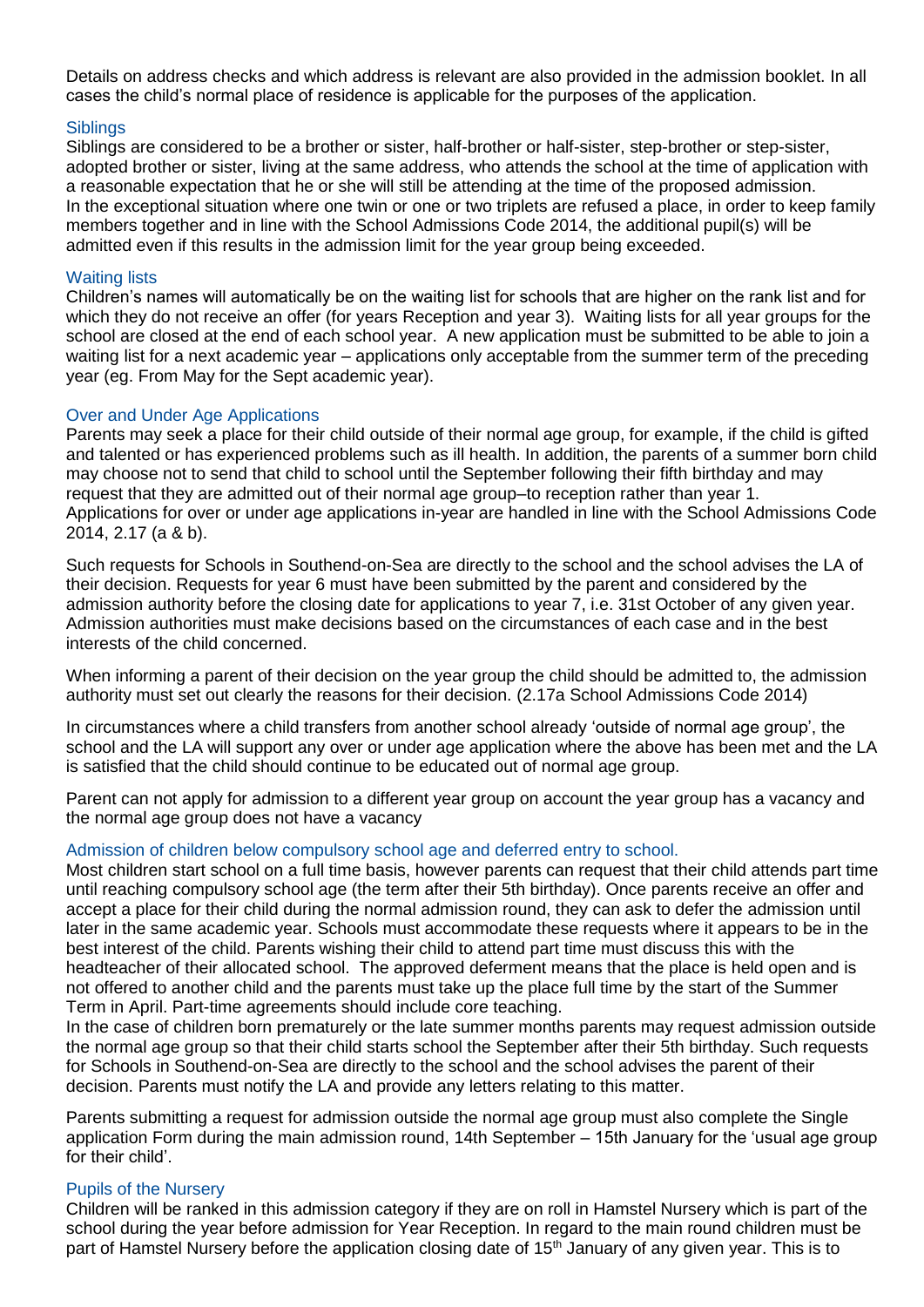enable the admission authority to rank applications accordingly. Children admitted to Hamstel Nursery after 15<sup>th</sup> January will be ranked under these criteria after the national offer day (16<sup>th</sup> April). This criteria will not be relevant for in year admissions into Year 2

#### In-year admissions

- As permitted by law parents can make an application at any time to any school outside the normal admissions. Where places are available applicants will be offered. Where there are no places applicants will be refused and can join the waiting list for the school. Waiting lists are ranked according to the admission criteria for the school. In some cases where a child is already on a school roll locally the place may be offered for the start of the next term.
- To apply for reception after the normal admission cycle or for admission into Years 1-6, parents will need to complete an In-Year application form which is available from the Council's offices and the website, [www.southend.gov.uk/admissions](http://www.southend.gov.uk/admissions) and [admissions@southend.gov.uk](mailto:admissions@southend.gov.uk)
- Parents can apply for the next school year anytime in the summer term, i.e. after Easter of any given year and not before.
- Applications in the current school year are processed within a maximum of 10 school days, applications for the next school year are processed in the late summer months and outcomes are communicated in the early Autumn term at the latest.
- Pupils that are refused a place and added to the waiting list and remain on the waiting list until 30 June of any given year. Waiting lists close on 30 June of any given year and new waiting lists are created for the next academic year (from the applications for the next school year). Waiting lists from previous years are not rolled over to the next. Parents wishing to continue on a waiting list for a following year are required to make a fresh application.
- As required by the School Admissions Code parents will be notified within 10 school days of the outcome of their application and will be sent a written outcome, with a reminder of the right of appeal, within 15 School Days. Applications are shared with the allocated school and with a school that is a preference and is its own admission authority.

#### Right of Appeal

**Main round appeals (reception and year 3**): Parents can appeal against the refusal for schools for which they did not receive an offer. Appeals must be lodged within 20 school days of the date of the letter. Appeals must be heard withing 40 school days of the deadline for lodging appeals. Parents can access the information on appeals and submit an appeal online on the council's web site

www.southend.gov.uk/admissions or email admissions@southend.gov.uk to request an appeal application form. All appeals are considered by an Independent Appeals Panel.

**Main round appeals (in-year R-6):** Parents can appeal against the refusal for schools for which they did not receive an offer. Appeals must be lodged within 20 school days of the date of the letter. For applications for in-year admissions, appeals must be heard within 30 school days of the appeal being lodged. Parents can access the information on appeals and submit an appeal online on the council's web site www.southend.gov.uk/admissions or email admissions@southend.gov.uk to request an appeal application form. All appeals are considered by an Independent Appeals Panel.

#### Home Address

For all applications, the address used will be the child's habitual normal place of residence as at the closing date for applications, i.e., 15th January (reception and year 3). Changes to address can be accommodated up to a month after the closing date. Where the address change cannot be accommodated within the reasonable period, parents will be advised, and changes will be updated after all on time applications have been processed.

#### Catchment area

The catchment area is provided in the [catchment map](https://school-catchment-areas-southend.hub.arcgis.com/) look up facility and also copied below.

The relevant Coordinated Admissions Scheme and Primary Admission booklets should be read in conjunction to the Determined Admission Arrangements for all schools in the Borough of Southend-on-Sea. The Primary Admission booklet contains further details, provides more information and is written to support parents through the rounds.